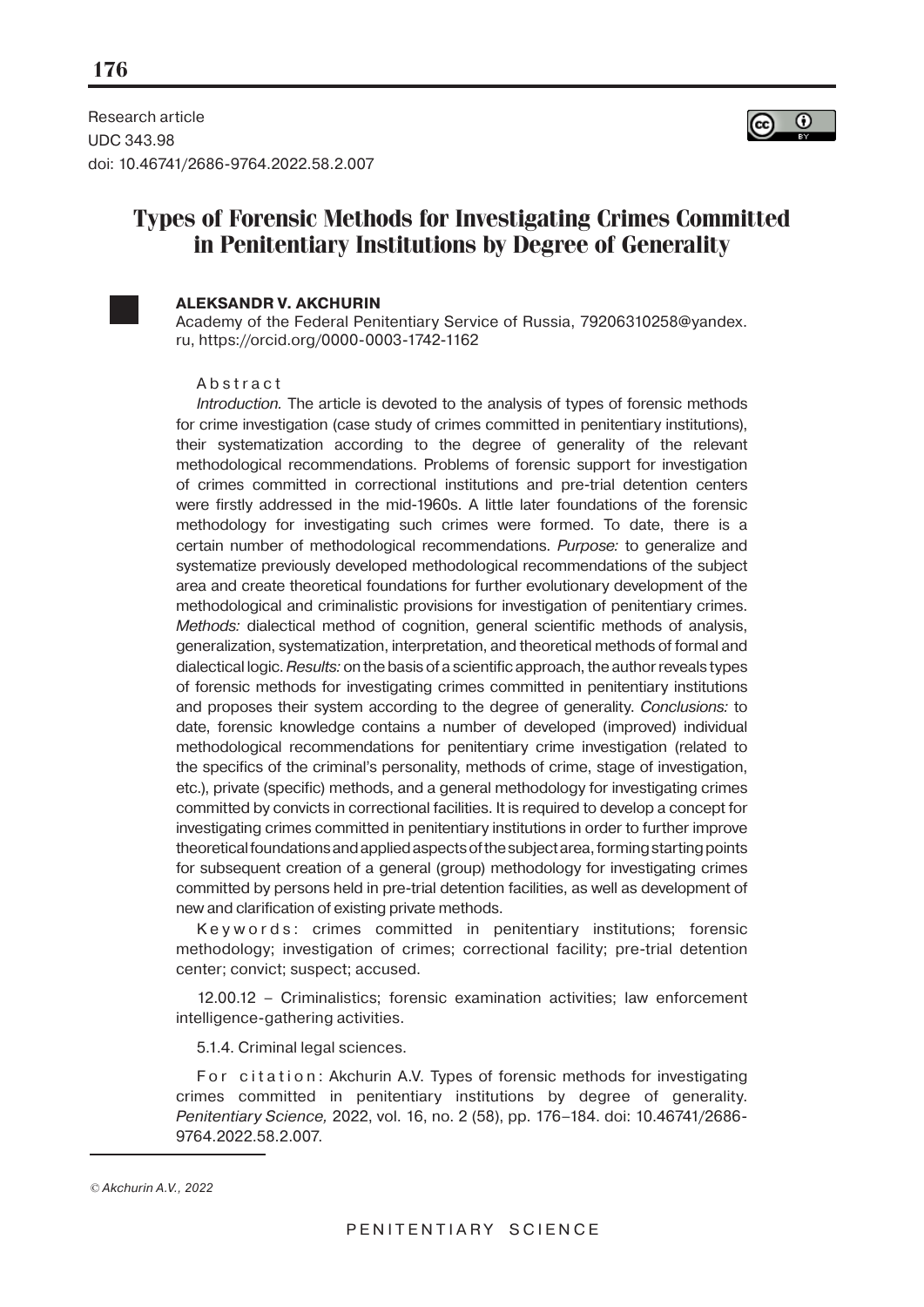#### Introduction

In history of science, according to A.S. Maydanov, it is rather common when a developed scientific theory is perceived as absolute truth. In fact, emergence and existence of many theories seems to be only a stage in the process of solving a certain problem. At the same time, the author rightly notes that even those theories, which eventually do not fit into the final process and fail, deserve their historical assessment and have a certain scientific significance [18, p. 48]. With regard to the sphere of scientific knowledge related to development and betterment of methodological recommendations for crime investigation, one should agree with the opinion of Yu.P. Garmaev, who emphasizes the need to generalize and concretize methods for investigating crimes simultaneously with development of forensic science itself [7, p. 155]. The above, in our opinion, fully applies to the methodological recommendations for investigating crimes committed by convicted, suspected and accused persons in correctional institutions and pre-trial detention centers, being worked out (improved) over the past fifty years. It is important to study the entire volume of already developed methodological recommendations [32], in order to identify ways and means of further research into the problems of investigation of such crimes.

According to philosophical knowledge, the category of the singularity presupposes presence of something unique and inimitable. A specific crime, representing a social phenomenon, also has similar qualities. Each crime has its own features inherent only to it, related to the situation of its commission, specific characteristics of the time, place, object, subject matter of criminal encroachment, the motive of the crime and the mechanism of its implementation, personal properties of the perpetrator, and trace patterns. All crimes are individual and irrevocable. Investigation of each requires an individual approach and a specific investigation methodology. At the same time, despite all individuality of the crime itself and activities of its investigation, there are many similar components that allow us to identify commonalities, interconnections, and identify patterns that unite them. The study of such irregularities, as well as development on their basis of appropriate recommendations aimed at boosting effectiveness of crime investigation are the tasks of the methodology for crime investigation.

The variety of crimes committed presupposes the development of an appropriate number of methods of their investigation. Crimes can have similar commonalities not only in terms of the object and subject of criminal encroachment, but also in terms of the specifics of the situation of their commission, the identity of the offender, the method of committing the crime, etc. All this forces scientists and practitioners to develop methods of investigating crimes that reflect one or another specificity that unites different crimes into a single community.

It so happened that initially there was no system or scheme to adjust developed methods for investigating crimes. To date, science and practice have accumulated quite a large volume of such methods. Moreover, the analysis of results of the work of dissertation councils in the specialty 12.00.12 "Criminalistics; forensic examination activities; law enforcement intelligence-gathering activities" over the past five years has shown that during this period alone, more than sixty methods were newly developed and improved, which amounted to practically half of all dissertations defended in this specialty. In the conditions of such an increase in the amount of new knowledge, there is a need for their generalization and additional scientific understanding.

The process of scientific cognition of a phenomenon is a complex cognitive activity, during which a researcher can use a wide variety of scientific tools. Systematization is one of fundamental cognition methods. In this regard, the statement of A.Y. Golovin is appropriate: "... the use of forensic systems is cognitive in understanding the nature and essence of various forensic objects, concepts and terms, the most accurate perception and application of forensic recommendations..." [9, p. 4]. Using this method, we will attempt to generalize the entire scope of forensic methods for investigating crimes committed by convicts, suspects, and the accused in correctional institutions and pre-trial detention centers.

Professor R.S. Belkin's proposal not only to single out private forensic methods, but also form their entire complexes covering types of crimes [2, pp. 340–341] has become a scientific and theoretical basis for identifying many modern group [16], enlarged [6], basic [13], and general [35] methods of crime investigation. At the same time, it should be noted that there are still no unambiguous and generally accepted criteria for attributing the developed forensic methods to a certain degree of generality.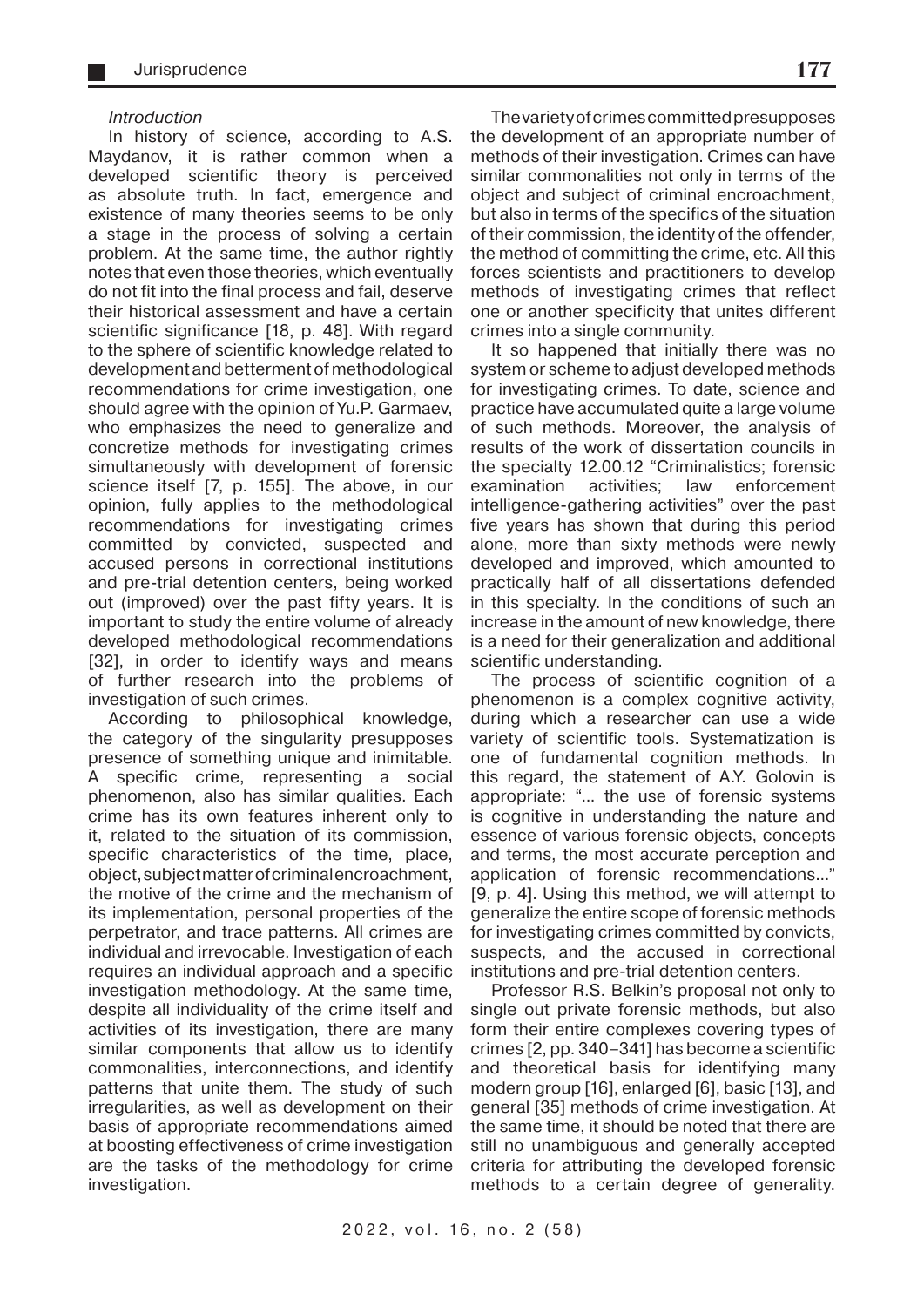However, we back Y.P. Garmaev and R.N. Borovskikh's ideas that different scientific opinions can be reduced to two conditional approaches: two-level and multi-level [6, p. 76].

Representatives of the first approach (V.A. Obraztsov, Yu.P. Garmaev, M.V. Kardashevskaya (M.V. Subbotina), R.N. Borovskikh, S.A. Kuemzhieva, etc.) distinguish two types of methods that have different alternative names, but do not have fundamental differences: private methods (specific, homogeneous, intraspecific, etc.) and enlarged (general, basic, specific, group, etc.).

According to the second approach, there are three or more levels of methods for crime investigation, depending on the degree of generality of methodological recommendations. Thus, E.P. Ishchenko identifies the following levels of methodological recommendations: methods of high degree of generality, methods of average degree of generality, methods of small degree of generality, specific methods for investigating certain types and subspecies of crimes in various common investigative situations [12, p. 484]. N.P. Yablokov adheres to a four-level approach, highlighting the highest level of generality of methodological recommendations, a lower level of generality of methodological recommendations, a traditional level, and methods for investigating specific crimes [37, pp. 45–46]. V.M. Proshin suggests considering the system of forensic methodology based on the following elements: a general forensic method, forensic generic method, forensic specific method, forensic subspecific method, and private methods of forensically similar groups of crimes [26, p. 77].

The current state of forensic methodology theory development and analysis of newly formed private methods, attempts to integrate them, and variety of crime classifications, fundamental to development of appropriate methodological investigation recommendations, necessitates elaboration of a multi-level approach. In this regard, we stick to the classification proposed by Professor N.G. Shurukhnov, singling out 4 levels of the degree of generality of methodological recommendations: 1) a concept for investigating a certain kind of crimes; 2) a general (group) forensic method; 3) a private (specific) forensic method; 4) individual methodological recommendations for crime investigation [33, pp. 252–253].

The study of scientific developments related to the development of methodological

recommendations for investigating crimes committed in penitentiary institutions shows presence of the following developments in this area, the generalization of which allows us to talk about the possibility of their systematization (Fig. 1).

At the level of individual methodological recommendations for investigating crimes committed in penitentiary institutions, theoretical and practical provisions relate, as a rule, to a particular type of crime and reveal only certain features of crime investigation (due to the specifics of the offender's personality, means of committing crime, investigation stage, etc.) [23, p. 34]. They are the following:

methodological recommendations to identify methods of escape from correctional facilities and the use of this information for investigating such crimes [19];

methodological recommendations of the initial stage of investigation of escapes from correctional institutions [20];

methodological recommendations of the initial stage of investigation of crimes committed by leaders and members of organized criminal groups in places of detention [17];

methodological recommendations for investigation of crimes committed by minors in juvenile correctional facilities [8];

methodological recommendations for investigation of hooliganism, sexual crimes, theft, arson and criminal non-compliance with fire regulations committed by convicted persons to imprisonment [15].

The private (specific) method should include developments, the content of which reflects a full-scale process of investigating a particular type of crime committed in penitentiary institutions, in particular:

a method for investigating escapes from places of deprivation of liberty [11, 29, 39];

a method for investigating disorganization of the activities of institutions providing isolation from society [3, 28];

a method for investigating murders and harm to health committed by convicts in correctional institutions [10, 24];

a method for investigating fraud committed by convicts in institutions of the penitentiary system using cellular mobile communication systems [22];

a method for investigating illegal trafficking of narcotic drugs and psychotropic substances in correctional institutions [5, 30].

Though the structure of the private (specific) method differs among the researchers, its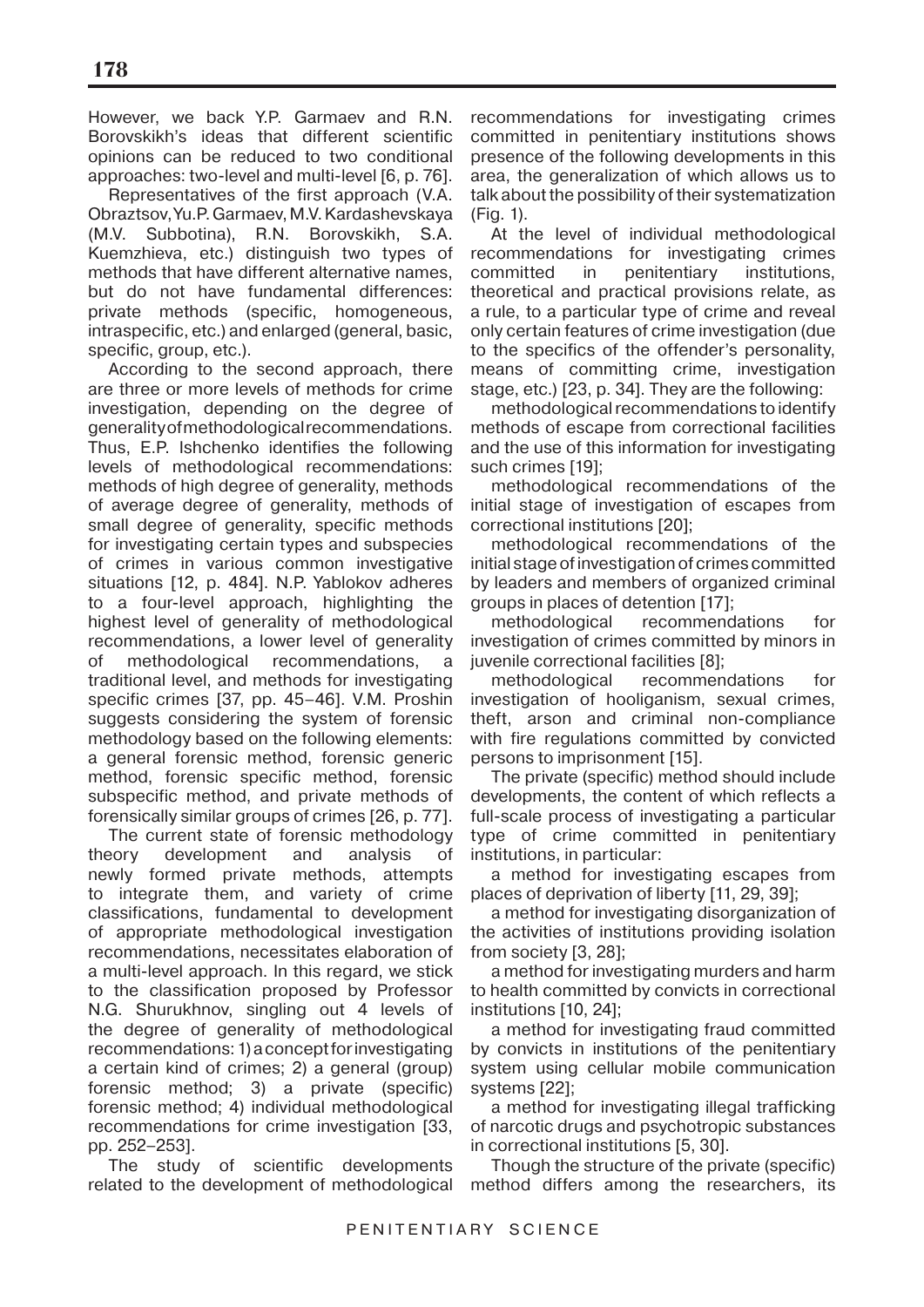*Figure 1*

**179**

*Types of forensic methods for investigating crimes committed in penitentiary institutions by degree of generality* 

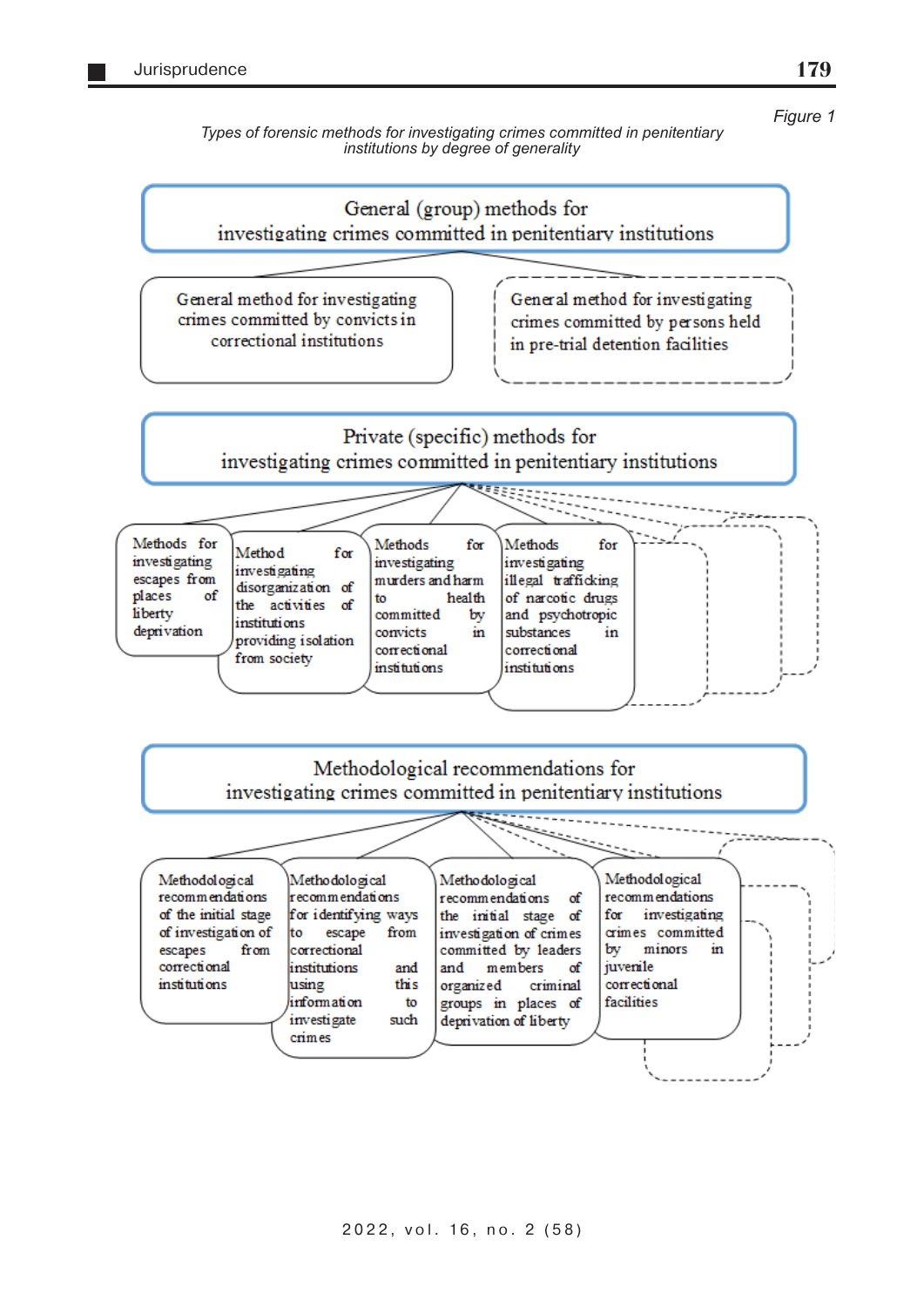essence is similar: this level of methodology should provide recommendations as close to practical application as possible concerning the entire process of investigating a specific type of crimes [14, p. 83].

It should be noted that we do not consider private methods of investigating crimes committed by employees of the penitentiary system in this research, despite the fact that there are scientific developments in this area [4], and forensic literature has other points of view on the system of crimes committed in institutions and bodies of the Federal Penitentiary Service of Russia [27], which differs from the one we use [1; 34].

The general (group) method of crime investigation combines theoretical, scientific and practical provisions, which are recommendations for investigating crimes grouped on a certain basis, having forensic significance in developing a common approach to investigation of such illegal acts. At the same time, it cannot (and should not) be a direct physical union of all private methods that fall under the group basis. General methods cannot replace private ones, but they are the starting point for them, since they generalize the specifics characteristic of private methods united by it, contain general provisions of theoretical and applied significance that allow complementing existing private methods, expanding and concretizing them with regard to the revealed general patterns inherent in the entire group of crimes.

In relation to the system of crimes committed in penitentiary institutions, the general investigation method is the method of investigating crimes committed by convicts in correctional institutions, developed by N.G. Shurukhnov [35]. Subsequently, it was partially supplemented with general methodological recommendations formulated by V.V. Nikolaichenko [21]. At the same time, it should be noted that this system of crimes includes not only illegal acts committed by convicts, but also crimes of suspected and accused people committed in correctional institutions and pretrial detention facilities. To date, such a general methodology has not been formed yet.

As for the concept for investigating crimes, N.G. Shurukhnov states that at this systematization level one should develop theoretical foundations and applied aspects of illegal acts, united by generic characteristics that are of a certain forensic significance. In this understanding, the concept has a forecast

and current orientation [36, p. 82]. We agree with S.N. Churilov that the content of group and generic methods "... does not reflect (and cannot reflect) description of ways of committing and concealing crimes of a certain type and their characteristic trace patterns ..." [31, p. 75]. This logically follows from the regularity existing between philosophical categories "quantity" and "quality". However, it should be noted that the method of a high generalization level should not solve the task of directly applying all its provisions in the process of investigating a specific crime. It is obvious that it is not possible to develop a unified method or methodology for investigating any crime [38, p. 560]. At the same time, the high level of generality of methodological recommendations is aimed at solving a number of tasks that lower-level methods cannot address, in particular:

to determine a terminological apparatus that has a fundamental importance for development of general methodology recommendations, clarify and systematize concepts and categories included in it, substantiate their content at the doctrinal level (in the absence of legislative regulation);

to identify a forensically significant basis for systematization of crimes that constitute a certain kind, which helps to further identify the place of a specific type of illegal act in the generic system of crimes;

to form a generic forensic characteristic that allows, when generalizing data, to identify common patterns of commission, concealment of crimes, which will subsequently represent starting points for the formation (clarification) of forensic characteristics of groups and types of crimes included in the kind under consideration;

to identify features of the system to investigate crimes forming a certain kind, clarify subjects of investigation and determine system-forming patterns of their activities that affect effectiveness of investigation of crimes united by a generic feature;

to establish patterns for formation of forensic situations characteristic of crimes united at the generic level; develop the basis for algorithmization of the investigation process in such conditions;

to identify patterns of counteraction provided during investigation of crimes united by a generic feature, determine the directions and form proposals to overcome it;

to develop a general idea of the tactical and forensic support for investigating crimes belonging to a certain kind.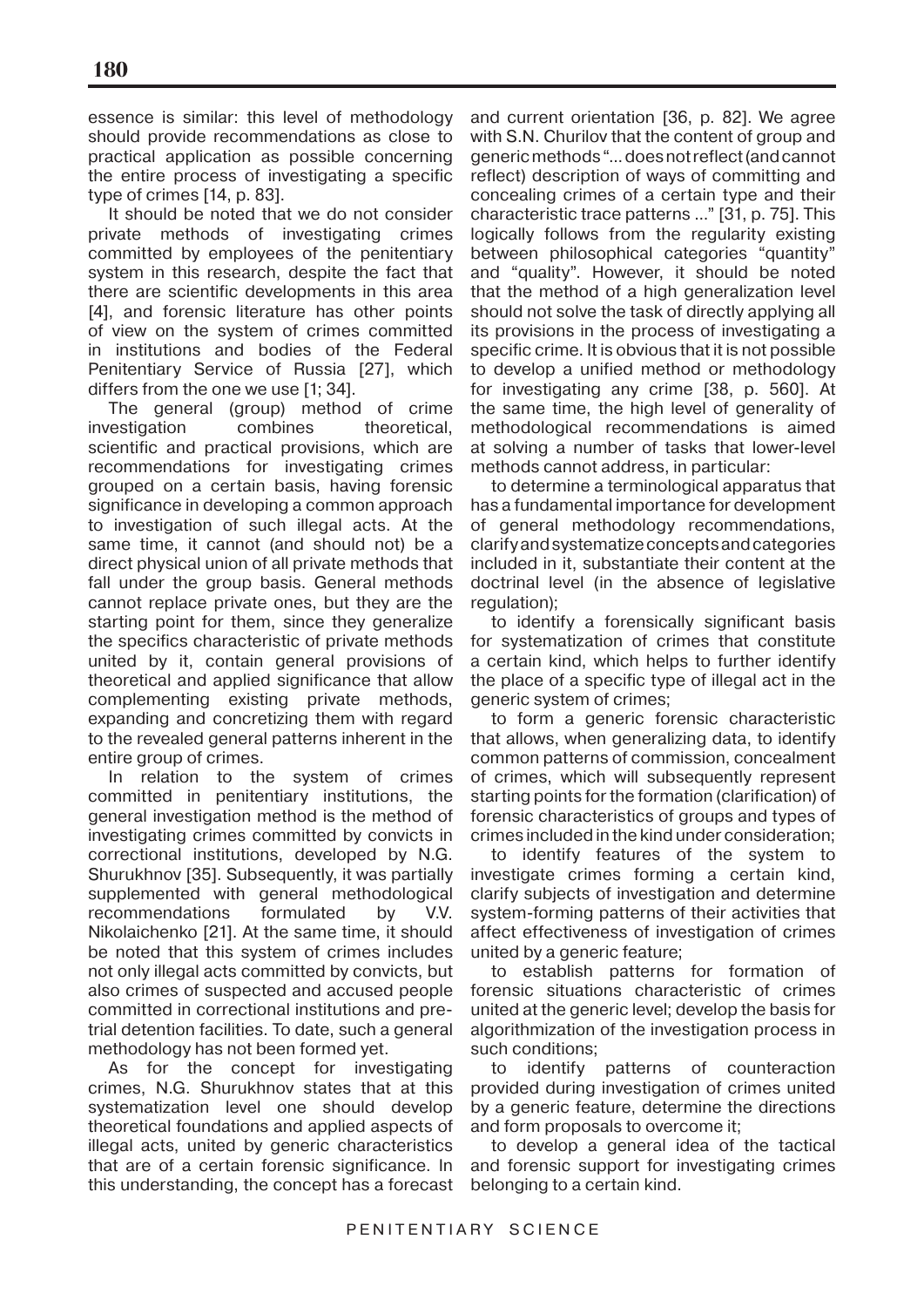According to V.M. Proshin and A.M. Kustov, the crime investigation concept is not only a generic methodology, but also includes "... scientific provisions on legal support, organization of crime investigation, etc..." [25, p. 123]. We share this point of view, since generalization of a significant number of different specific and group crimes due to expanded horizon of research of the subject area inevitably reveals general patterns of a legal and organizational nature that determine a common approach to the formation of a methodology for investigating crimes united by a generic feature.

The object of the concept for investigating crimes committed in penitentiary institutions is criminal activities of convicts, suspects, and accused persons staying in correctional institutions and pre-trial detention centers, and activities of subjects of investigation of such crimes, including neutralization of counteraction. Regularities of investigation of such offenses are the subject of the concept.

The content of the concept should be formed according to the following system:

– theoretical ideas on the concept, essence and criminalistic classification of crimes committed in penitentiary institutions;

– theoretical provisions on legal and procedural support for investigation of crimes in the penal enforcement system and the entities that carry it out;

– methodological foundations of forensic support, including provisions of the genericlevel methodology aimed at investigating such crimes;

– theoretical provisions on countering investigation of criminal offenses, organizational

and methodological recommendations for its neutralization.

The concept for investigating crimes committed in penitentiary institutions is understood as a system of theoretical ideas and provisions, methodological foundations, organizational and methodological recommendations concerning investigation of criminal acts committed by convicted, suspected, and accused persons held in correctional institutions, detention centers, neutralization of interested persons' counteraction, which is the starting point and basis for methods to investigate such crimes.

Conclusion

Identification of generic patterns will help form scientific and theoretical foundations and applied provisions for investigating crimes committed in penitentiary institutions, which will be starting points for development (clarification) of group and specific methods of investigating crimes committed by convicted, suspected, and accused persons in correctional institutions and pre-trial detention centers.

The functional purpose of the concept for investigating crimes committed in penitentiary institutions is to identify generic patterns affecting the mechanism of commission and investigation of such crimes, in particular the crime commission situation; personal qualities of convicts (suspects, the accused), determined by the influence of specific conditions of a closed institution (correctional facility, pretrial detention center), high concentration of criminally oriented persons, persistence of informal norms of behavior; features of the system of investigation of such crimes, legal and organizational support for activities of the relevant subjects of investigation.

#### **REFERENCES**

1. Akchurin A.V. Penitentsiarnye prestupleniya: ponyatie, kriminalisticheskaya kharakteristika, spetsifika rassledovaniya: monografiya [Crimes committed in penitentiary: concept, criminalistic characteristics, specifics of investigation: monograph]. Ed. by N. G. Shurukhnov. Ryazan: Izd-vo A.V. Konyakhina, 2020. 332 p. ISBN 978-5-604-4961-1-4. 2. Belkin R.S. Kurs kriminalistiki. Kriminalisticheskie sredstva, priemy i rekomendatsii. V 3 tomakh. Tom 3. [Forensic course. Forensic tools, techniques and recommendations. In 3

volumes. Volume 3]. Moscow: Yurist, 1997. 408 p.

3. Belyakov A.V. Metodika rassledovaniya dezorganizatsii deyatel'nosti uchrezhdenii, obespechivayushchikh izolyatsiyu ot obshchestva: dissertatsiya na soiskanie uchenoi stepeni kandidata yuridicheskikh nauk [Method for investigating disorganization of the activities of institutions providing isolation from society: Candidate of Sciences (Law) dissertation]. Pskov, 2010. 215 p.

4. Bodyakov V.N. Rassledovanie dolzhnostnykh prestuplenii v ugolovno-ispolnitel'noi sisteme: avtoreferat dissertatsii na soiskanie uchenoi stepeni kandidata yuridicheskikh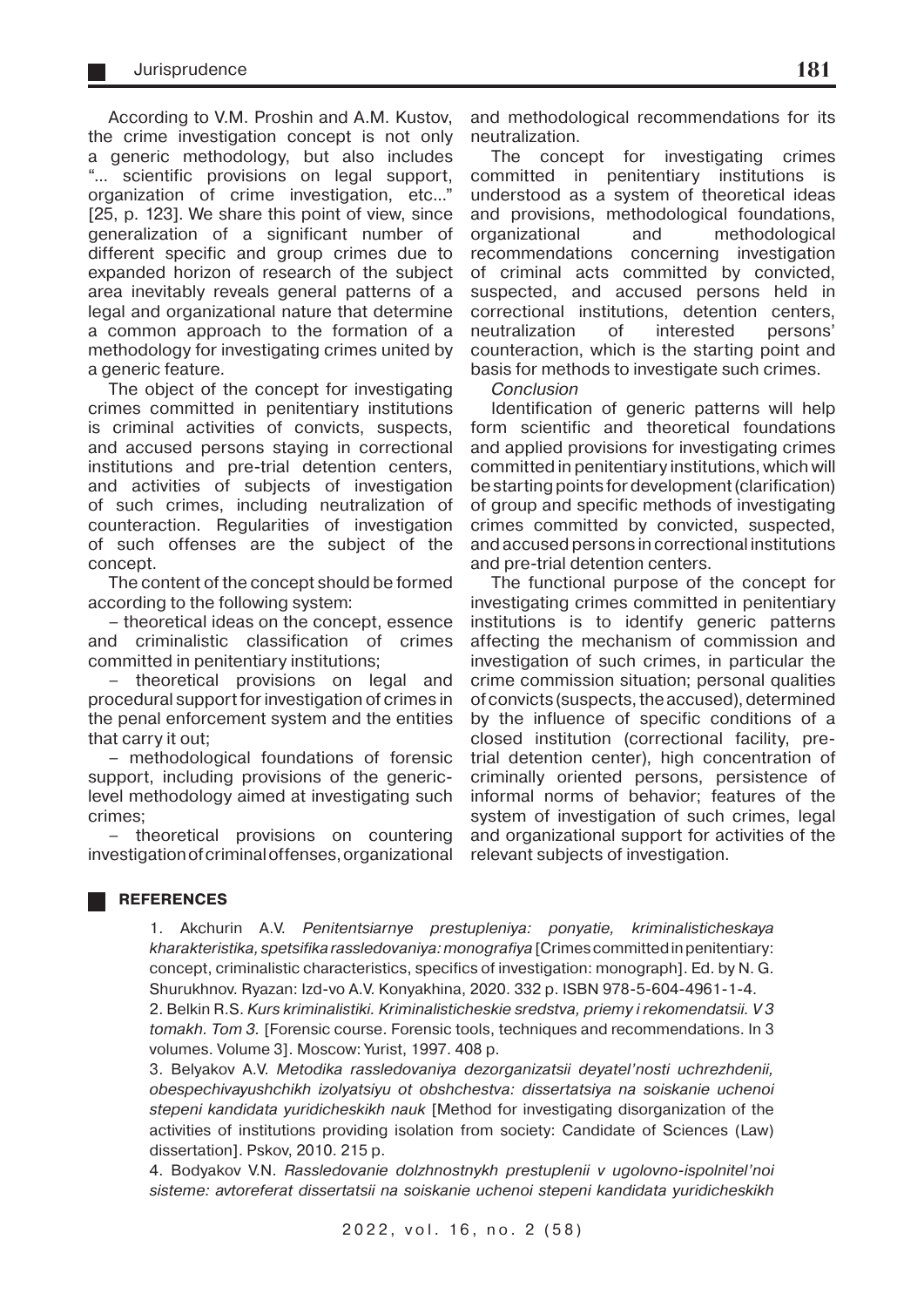nauk [Investigation of official crimes in the penal system: Candidate of Sciences (Law) dissertation abstract]. Vladimir, 2009. 25 p.

5. Bronnikov A.G. Rassledovanie i preduprezhdenie nezakonnogo izgotovleniya, priobreteniya, khraneniya i sbyta narkoticheskikh veshchestv v ispravitel'no-trudovykh uchrezhdeniyakh: dissertatsiya na soiskanie uchenoi stepeni kandidata yuridicheskikh nauk [Investigation and prevention of illegal manufacture, acquisition, storage and sale of narcotic substances in correctional labor institutions: Candidate of Sciences (Law)]. Moscow, 1972. 195 p.

6. Garmaev Yu.P., Borovskikh R.N. The conceptual formation's basics of enlarged criminalistic methods of crimes' investigation. Akademicheskaya mysl'=Academic Thought, 2018, no. 1, pp. 72–77. (In Russ.).

7. Garmaev Yu.P. Development of complex investigation methods as a promising trend in the development of forensic methodological recommendations. Izvestiya vysshikh uchebnykh zavedenii. Pravovedenie=Proceedings of Higher Educational Institutions. Pravovedenie, 2003, no. 4, pp. 154–160. (In Russ.).

8. Gnatenko V.A. Doznanie po ugolovnym delam o prestupleniyakh, sovershaemykh v vospitatel'nykh koloniyakh Federal'noi sluzhby ispolneniya nakazanii: dissertatsiya na soiskanie uchenoi stepeni kandidata yuridicheskikh nauk [Criminal investigation of crimes committed in juvenile correctional facilities of the Federal Penitentiary Service: Candidate of Sciences (Law) dissertation]. Vladimir, 2007. 197 p.

9. Golovin A.Yu. Forensic systems and classifications: issues of practical use. Izvestiya Tul'skogo gosudarstvennogo universiteta. Ekonomicheskie i yuridicheskie nauki=News of the Tula State University. Economic and Legal Sciences 2013, no. 1–2, pp. 3–12. (In Russ.).

10. Gorshenin L.G. Kriminalisticheskaya kharakteristika i osobennosti rassledovaniya prestuplenii v ITU (nanesenie umyshlennykh telesnykh povrezhdenii i khuliganstvo): dissertatsiya na soiskanie uchenoi stepeni kandidata yuridicheskikh nauk [Forensic characteristics and features of investigation of crimes in ITU (intentional bodily injury and hooliganism): Candidate of Sciences (Law) dissertation]. Moscow, 1983. 168 p.

11. Gryazeva N.V. Metodika rassledovaniya pobegov iz mest lisheniya svobody: dissertatsiya na soiskanie uchenoi stepeni kandidata yuridicheskikh nauk [Methods of investigation of escapes from places of deprivation of liberty: Candidate of Sciences (Law) dissertation]. Moscow, 2014. 234 p.

12. Ishchenko E.P., Toporkov A.A. Kriminalistika: uchebnik [Criminalistics: textbook]. Moscow: Kontrakt: Infra-M, 2005. 748 p. ISBN 5-900785-58-0 (Kontrakt), ISBN 5-16- 001523-х (Infra-M).

13. Kardashevskaya M.V. Basic methods of crime investigation as an innovative approach to the formation of modern methods. Rassledovanie prestuplenii: problemy i puti ikh resheniya=Investigation of Crimes: Problems and Solution, 2014, no. 6, pp. 207–212. (In Russ.).

14. Kosarev S.Yu. Approximate typical structure of typical private forensic methods of crime investigation. Vestnik Sankt-Peterburgskoi yuridicheskoi akademii=Bulletin of the St. Petersburg Law Academy, 2017, no. 3, pp. 83–87. (In Russ.).

15. Kriminalistika. Metodika rassledovaniya prestuplenii v uchrezhdeniyakh, ispolnyayushchikh nakazaniya: uchebnik dlya obrazovatel'nykh uchrezhdenii MVD Rossii. V 2 tomakh. Tom 2. Chast' 2 [Criminalistics. Methods of investigation of crimes in institutions executing punishments: textbook for educational institutions of the Ministry of Internal Affairs of Russia. In 2 volumes. Volume 2. Part 2]. Ed. by V.V. Kul'kov. Ryazan: RIPE MVD Rossii, 1996. 100 p.

16. Kuemzhieva S.A. Kontseptual'nye osnovy gruppovoi metodiki rassledovaniya prestuplenii protiv sem'i i nesovershennoletnikh: dissertatsiya na soiskanie uchenoi stepeni doktora yuridicheskikh nauk [Conceptual foundations of the group methodology for investigating crimes against the family and minors: Doctor of Sciences (Law) dissertation]. Krasnodar, 2020. 496 p.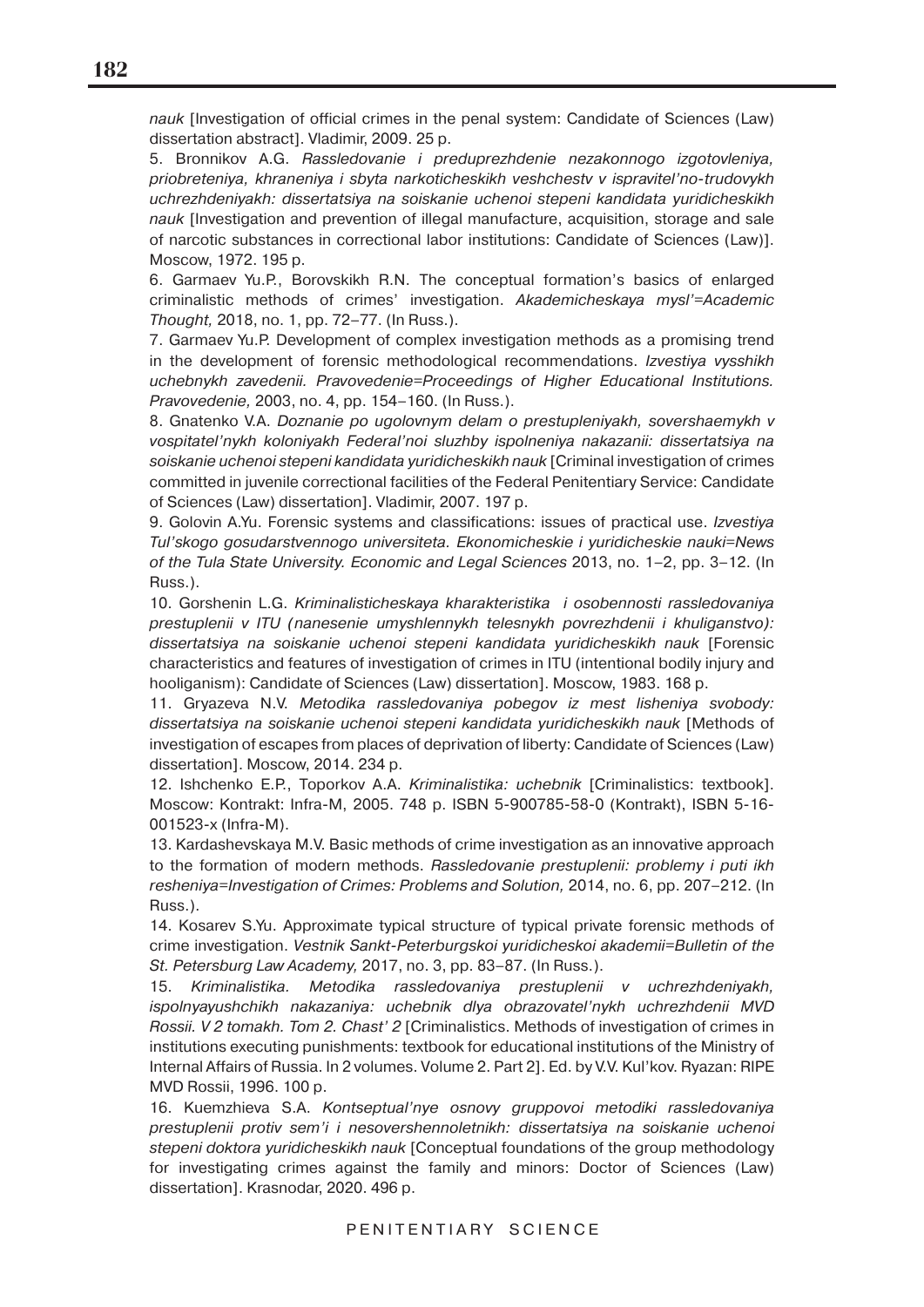17. Larin S.B. Osobennosti pervonachal'nogo etapa rassledovaniya prestuplenii, sovershaemykh liderami i chlenami organizovannykh prestupnykh grupp v mestakh lisheniya svobody: dissertatsiya na soiskanie uchenoi stepeni kandidata yuridicheskikh nauk [Features of the initial stage of investigation of crimes committed by leaders and members of organized criminal groups in places of deprivation of liberty: Candidate of Sciences (Law) dissertation]. Moscow, 2014. 195 p.

18. Maidanov A.S. Protsess nauchnogo tvorchestva: monografiya [Pprocess of scientific creativity: monograph]. Ed. by I.P. Merkulov. Moscow: Nauka, 1983. 208 p.

19. Mashnin V.A. Sposoby pobegov iz okhranyaemykh ITK i kriminalisticheskie metody ikh razoblacheniya: avtoreferat dissertatsii na soiskanie uchenoi stepeni kandidata yuridicheskikh nauk [Methods of escapes from protected correctional facilities and forensic methods of their exposure: Candidate of Sciences (Law) dissertation abstract]. Moscow, 1994. 23 p.

20. Morozov R.M. Osobennosti pervonachal'nogo etapa rassledovaniya pobegov iz ispravitel'nykh uchrezhdenii: dissertatsiya na soiskanie uchenoi stepeni kandidata yuridicheskikh nauk [Features of the initial stage of investigation of escapes from correctional institutions: Candidate of Sciences (Law) dissertation]. Vladimir, 2012. 223 p. 21. Nikolaichenko V.V. Penitentsiarnye i postpenitentsiarnye prestupleniya: kriminalisticheskaya teoriya i praktika: dissertatsiya na soiskanie uchenoi stepeni doktora yuridicheskikh nauk [Crimes committed in penitentiary institutions and after release: forensic theory and practice: Doctor of Sciences (Law) dissertation]. Saratov, 2006. 453 p.

22. Nuzhdin A.A. Rassledovanie moshennichestva, sovershennogo osuzhdennymi v uchrezhdeniyakh UIS s ispol'zovaniem sredstv sotovykh sistem podvizhnoi svyazi: avtoreferat dissertatsii na soiskanie uchenoi stepeni kandidata yuridicheskikh nauk [Investigation of fraud committed by convicts in penal institutions using mobile cellular communication systems: Candidate of Sciences (Law) dissertation abstract]. Moscow, 2013. 25 p.

23. Petrukhina O.A., Shurukhnov N.G. Types of forensic methods (methodological recommendations for investigation of environmental crimes). In: Belgorodskie kriminalisticheskie chteniya: sbornkik nauchnykh trudov [Belgorod forensic readings: collection of scientific works]. Belgorod, 2019. Pp. 30–36. (In Russ.).

24. Prokopenko B.L. Osobennosti rassledovaniya ubiistv, sovershennykh osuzhdennymi v mestakh lisheniya svobody: dissertatsiya na soiskanie uchenoi stepeni kandidata yuridicheskikh nauk [Features of investigation of murders committed by convicts in places of deprivation of liberty: Candidate of Sciences (Law) dissertation]. Voronezh, 2009. 248 p. 25. Proshin V.M., Kustov A.M. To the question of the concept of criminalistic investigation of tax crimes. Vestnik Moskovskogo finansovo-yuridicheskogo universiteta=HERALD of the Mosсow University of Finances and Law MFUA, 2016, no. 3, pp. 122–126. (In Russ.).

26. Proshin V.M. Teoriya i praktika rassledovaniya nalogovykh prestuplenii: dissertatsiya na soiskanie uchenoi stepeni doktora yuridicheskikh nauk [Theory and practice of investigation of tax crimes: Doctor of Sciences (Law) dissertation]. Krasnodar, 2019. 510 p.

27. Rassledovanie prestuplenii, sovershaemykh v organakh i uchrezhdeniyakh ugolovnoispolnitel'noi sistemy: prakticheskoe rukovodstvo dlya sledovatelei, doznavatelei pravookhranitel'nykh organov i operativnykh sotrudnikov ugolovno-ispolnitel'noi sistemy [Investigation of crimes committed in the bodies and institutions of the penal enforcement system: practical guide for investigators, law enforcement investigators and operational officers of the penal enforcement system]. Ed. by E.P. Ishchenko, O.A. Belova. Moscow: Yurlitinform, 2013. 376 s. ISBN 978-5-4396-0420-3.

28. Samaldykov M.K. Rassledovanie i preduprezhdenie deistvii, dezorganizuyushchikh rabotu ispravitel'no-trudovykh uchrezhdenii: dissertatsiya na soiskanie uchenoi stepeni kandidata yuridicheskikh nauk [Investigation and prevention of actions that disorganize the work of correctional labor institutions Candidate of Sciences (Law) dissertation]. Moscow, 1985. 194 p.

29. Sokolovskii V.I. Osobennosti rassledovaniya i predotvrashcheniya pobegov